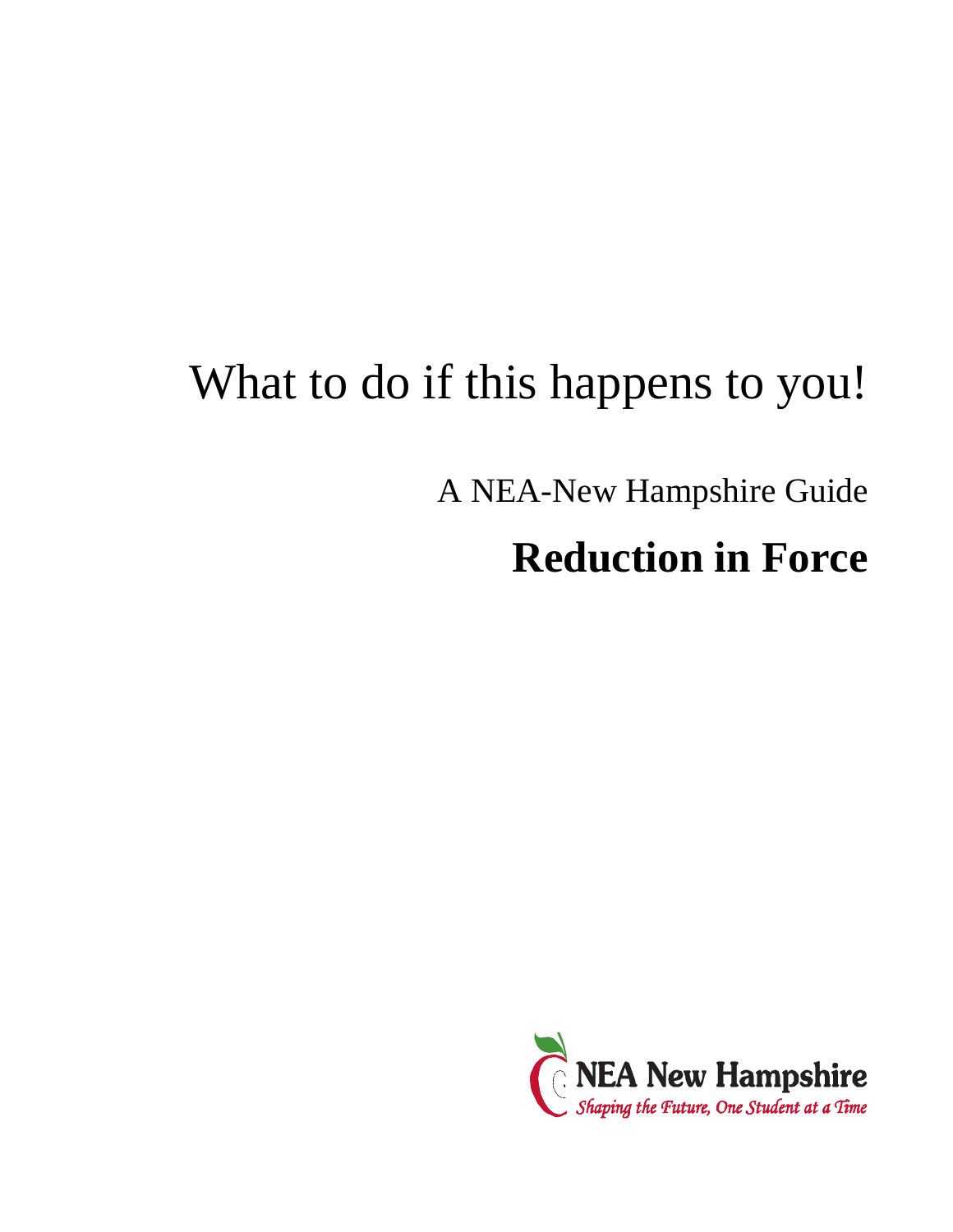# Table of Contents

| Introduction                           |                |
|----------------------------------------|----------------|
| <b>Getting Organized</b>               | $\overline{2}$ |
| <b>Continuation of Health Benefits</b> | 3              |
| New Hampshire Retirement System        | $\overline{4}$ |
| <b>Unemployment Compensation</b>       | 5              |
| Disqualifications                      | 9              |
| Employment                             | 11             |
| In the Meantime                        | 15             |
| <b>Resources for NEA-NH Members</b>    | 16             |

 $\mathcal{L}^{\text{max}}_{\text{max}}$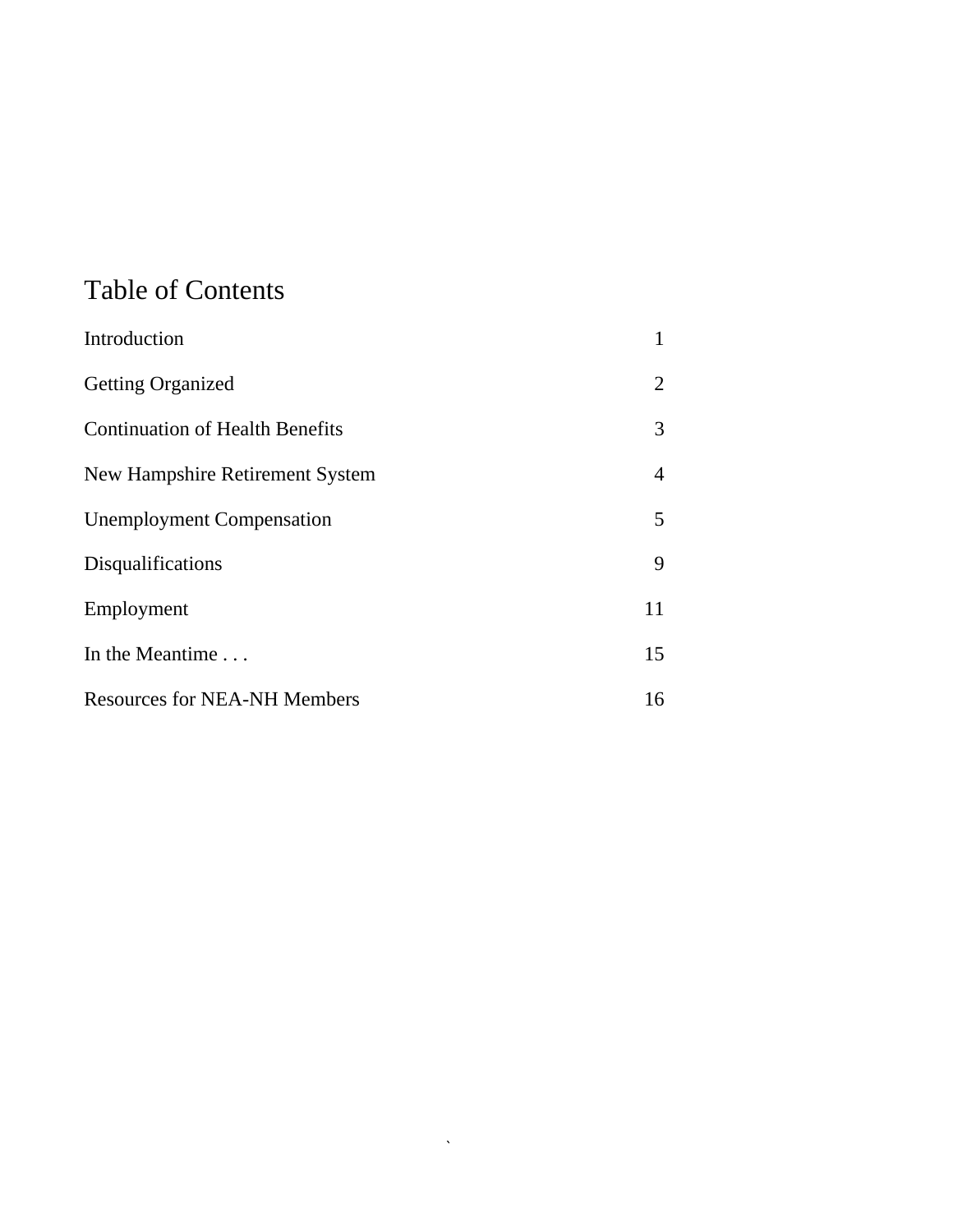

### Introduction

#### **So you've been laid off from your job at school.**

While no one plans on life events like losing one's job, you should know that events like these do happen and that the circumstances that lead to such events can be outside of your control. Each individual's situation is unique, and there are steps that every laid-off school employee should consider taking.

#### **Contact your local union representative.**

It is likely that your position was eliminated due to the current economic climate or specific conditions in your district such as declining enrollment or the elimination of programs. The collective bargaining agreement (CBA), negotiated by your local association and the school board, articulates procedures that must be followed if bargaining unit positions are eliminated. It is important for you to read your collective bargaining agreement and then meet with your local union representative to ensure that the steps articulated in the bargaining agreement were followed properly. The agreement may also contain seniority and recall rights. Your union representative or union president can assist you to ensure you understand your contract and the provisions it contains that relate to your current situation. A word of caution — if you are unsure about whether or not to sign any district documents related to being laid off, share the documents with your representative and solicit his or her explanation and advice before signing them.

#### **Assess and utilize your support system.**

Losing one's job affects different people in different ways. Some people may view losing a job with a sense of freedom and as an opportunity to explore different employment options, while others may experience losing their job with sadness and a sense that they have lost an important part of their identity. Be conscious of your own reactions and how the loss of the job is affecting you. Seek support if necessary. Connect with family members and close friends on whom you can rely for emotional support and guidance. An additional source of support may be through employee assistance program (EAP) offered to employees in your district. Until your contract expires, you may be able to participate in the EAP. If your district has a human resource person, contact that person to see what assistance is being offered. Don't forget that you are an important source of your own support. Remember to take care of your health and to eat well, exercise and work to keep a positive attitude.

Decide upon a future that is best for you and your situation, plan accordingly, and take the necessary action steps. Depending upon your situation, you may decide to begin looking for another job right away or you may decide to take some time to assess your options. When making this decision, seek help from either a professional or someone whose opinion you value and in whom you can confide.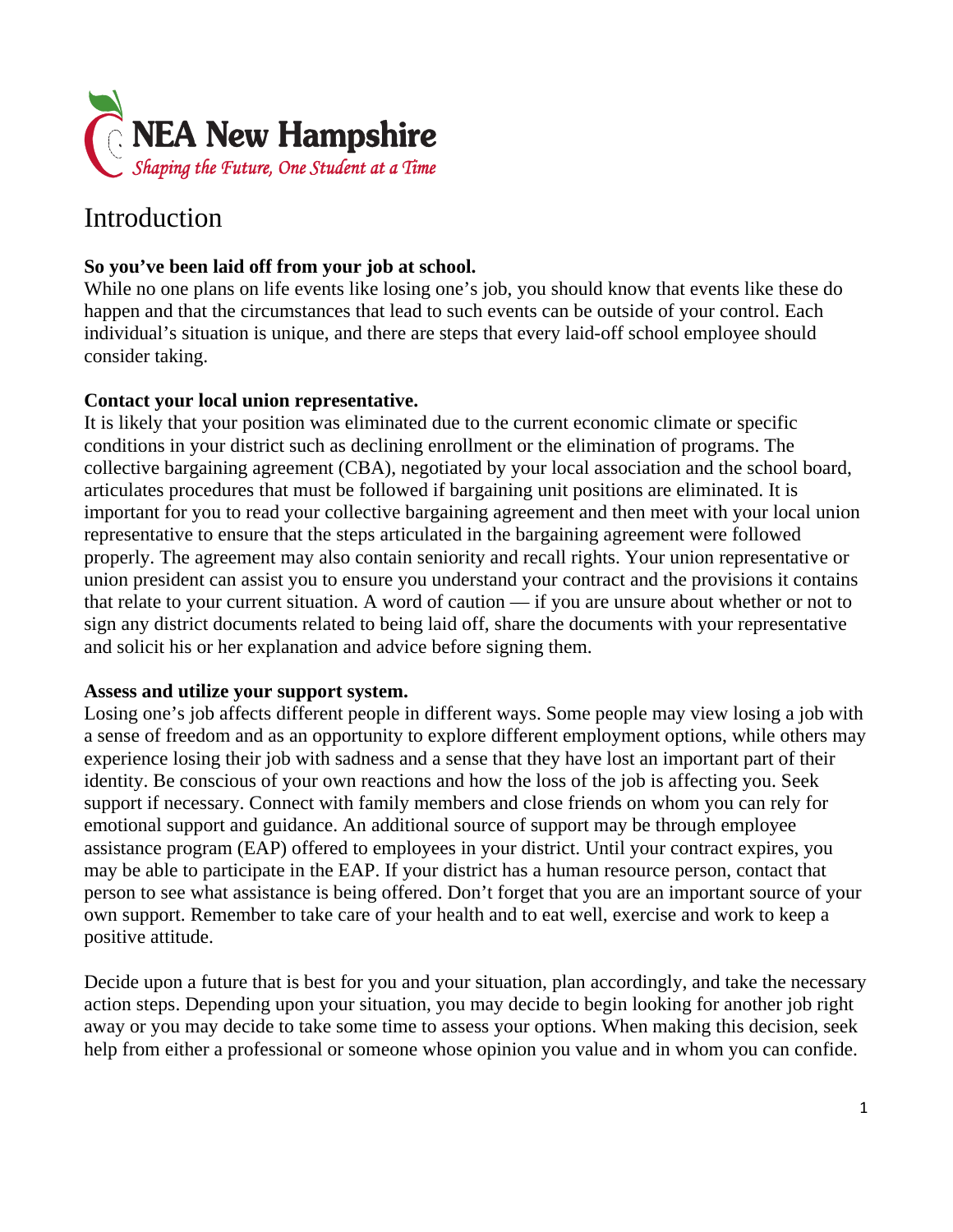

# Getting Organized

#### **Start a File**

- A copy of your non-renewal letter.
- A copy of your salary statement (individual contract).
- A copy of your W-2, which you'll need when filing for Unemployment Compensation.
- Retain receipts for any purchases related to your job search, even job search travel expenses may be eligible tax deductions.
- Newspaper clippings regarding non-renewal and layoffs in your school district. These may come in handy if any legal action becomes necessary.
- All correspondence related to your job search. We'll talk about this more a little later under "Unemployment Compensation."

#### **District Personnel File**

- Obtain a complete copy of your personnel file to be sure that it contains accurate records regarding your employment, evaluations and other documents. NEA-NH members can contact their local president or UniServ Director for further assistance. Your Collective Bargaining Agreement (CBA) should tell you where to go for your personnel file and if there is a waiting period or appointment necessary. A few other "to do's":
- You may be qualified to teach additional courses or to apply for additional licenses in other areas. Also, state your desire to be considered for any vacancies for which you are qualified, and request that vacancy lists be sent to you as they become available.
- Apply for any additional licenses for which you are now qualified and make sure those you currently hold are properly registered with the school districts, community colleges or universities.
- Check your locally negotiated contract and your insurance policy contract for specifics. Receipt of insurance benefits during the summer months should not affect your eligibility for unemployment, since such benefits are merely later payment for a benefit earned while you were employed.

NOTE: Under COBRA, you are eligible (at your own cost) for continuation of insurance benefits after the District-paid group health insurance ceases. Check with your school district if you have questions.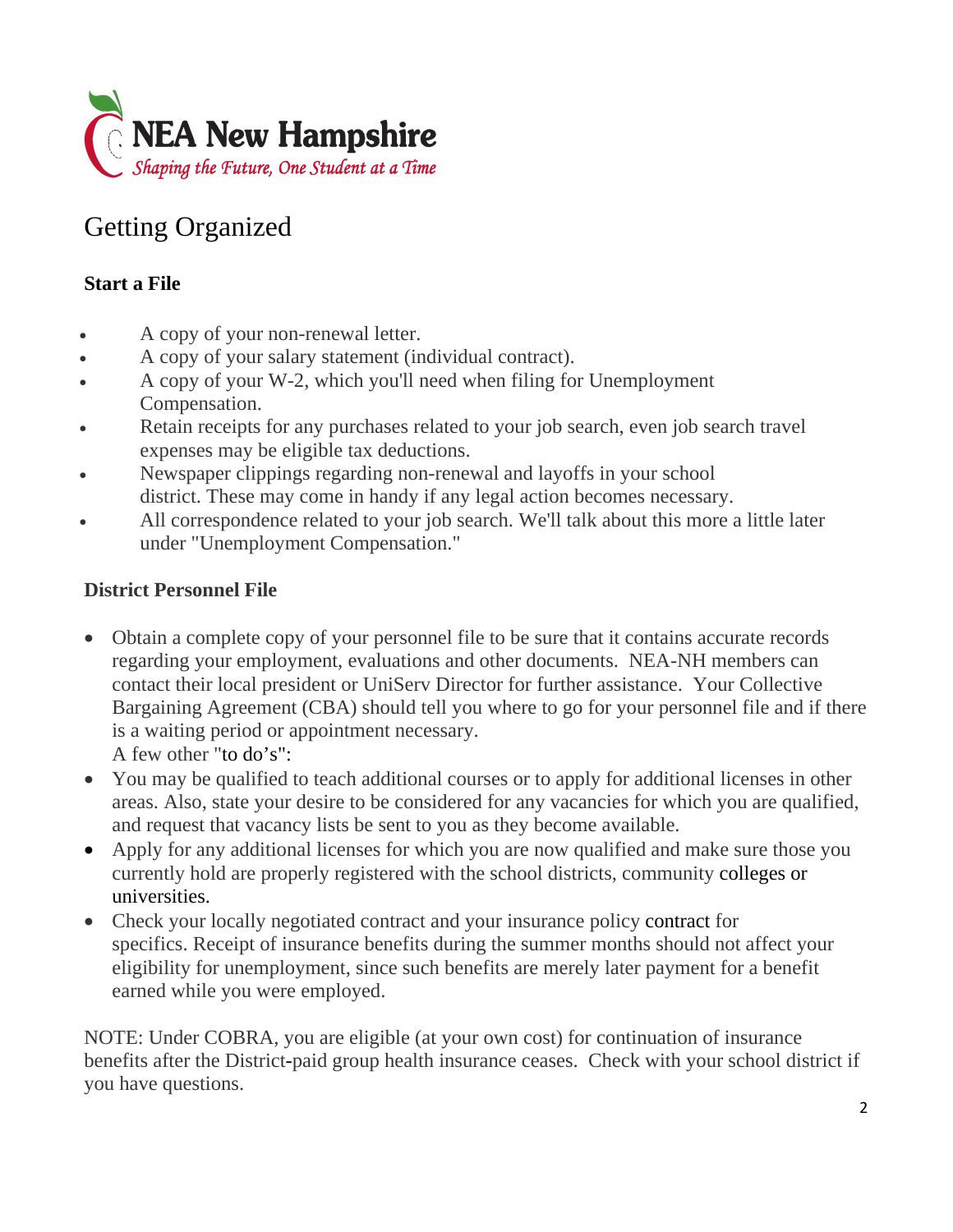

# Continuation of Health Benefits

If you have been laid off from employment in which you participated in the employer's group health benefit plan, you are eligible to continue your health benefits under COBRA. The federal Consolidated Omnibus Budget Reconciliation Act of 1985 (COBRA) requires employers to notify you if your health benefits are to be terminated. The law also provides for laid off employees to continue to participate in the group health plan for up to 18 months. Below are some key points to keep in mind when considering health benefits after a lay off:

- Your employer will notify you in writing of your options for COBRA coverage of health benefits. Be sure your mailing address is up to date with your current employer.
- Laid off employees have 60 days from the date of notification to elect continuing coverage. The COBRA coverage is retroactive to the last day of employment so there are no gaps in coverage.
- If your spouse has access to health insurance through his or her employer, you would likely be able to go onto that plan as a result of the qualifying event of losing your own coverage. Typically, benefit plans only permit changes to your coverage within 30 days of qualifying events or during the open enrollment period. The loss of employment is a qualifying event for most insurance companies.
- Should you elect COBRA coverage from your current employer, you will most likely be required to pay the full amount of the monthly premium. To cover administrative costs, employers may charge up to 102 percent of the actual premium for the coverage. You are typically required to make payments directly to your former employer.
- Depending on your age and general health status, it might be cheaper to seek your own health benefits through one of the insurance carriers in the state such as Anthem or CIGNA
- The American Recovery and Reinvestment Act (ARRA) of 2009 provides for limited premium reductions and "additional election opportunities" for health benefits as part of COBRA coverage.
- The premium reduction is available to someone who:*"Is eligible for COBRA continuation coverage at any time between September 1, 2008 and December 31, 2009, elects COBRA coverage; and is eligible for COBRA as a result of the employee's involuntary termination between September 1, 2008 and December 31, 2009."* (Source: US Dept. of Labor Web site)
- The premium reduction assistance equals 65 percent of the premium cost, which is reimbursed to the employer. This means the eligible employee would pay 35 percent of the premium cost. However this reduction is only available for a period of 9 months beginning on or after February 17, 2009.
- The additional election opportunity is available to individuals who were involuntarily terminated from September 1, 2008 through February 16, 2009 and who either did not elect COBRA coverage, or elected it then dropped coverage. These individuals have a special period to enroll in COBRA coverage beginning February 17, 2009 and which ends 60 days after the benefits plan provides the required notice. Employers are required to locate such employees and provide said notification.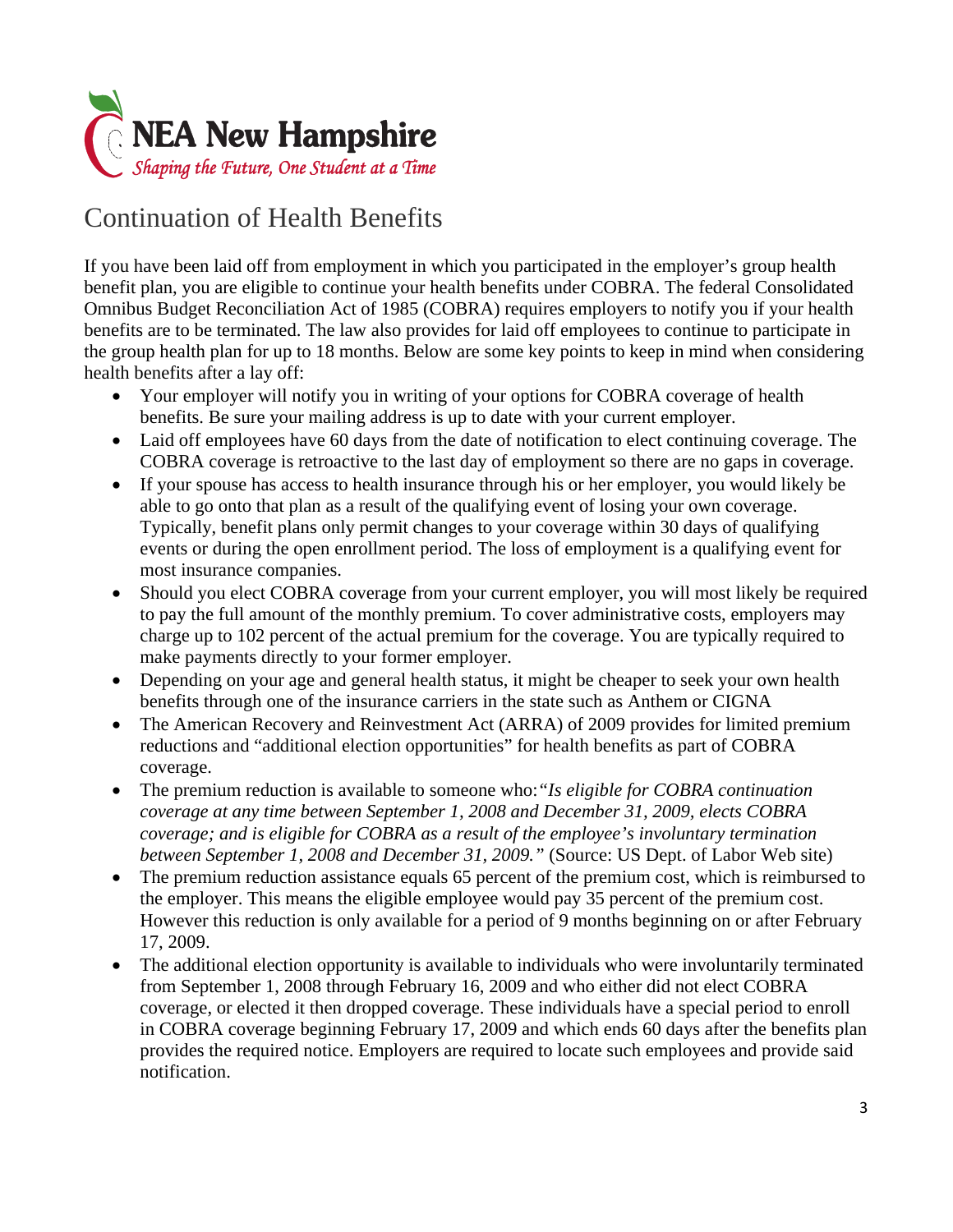

## New Hampshire Retirement System

#### **Vested**

This means that you have earned enough service credit for a retirement benefit. Currently, members vest with 10 years of service. You can leave your money in your account and apply for retirement when eligible. You continue to earn interest and you can withdraw any time if you change your mind. If you don't withdraw and you return to work, you'll become an active member again and keep your service. See a financial planner for the best plan of action.

#### **Not Vested**

You are not guaranteed a retirement benefit. You need to withdraw your money within five years. That's when you'll stop earning interest and forfeit your service. If you don't withdraw, and you return to work within five years, you will immediately become an active member again and keep your service.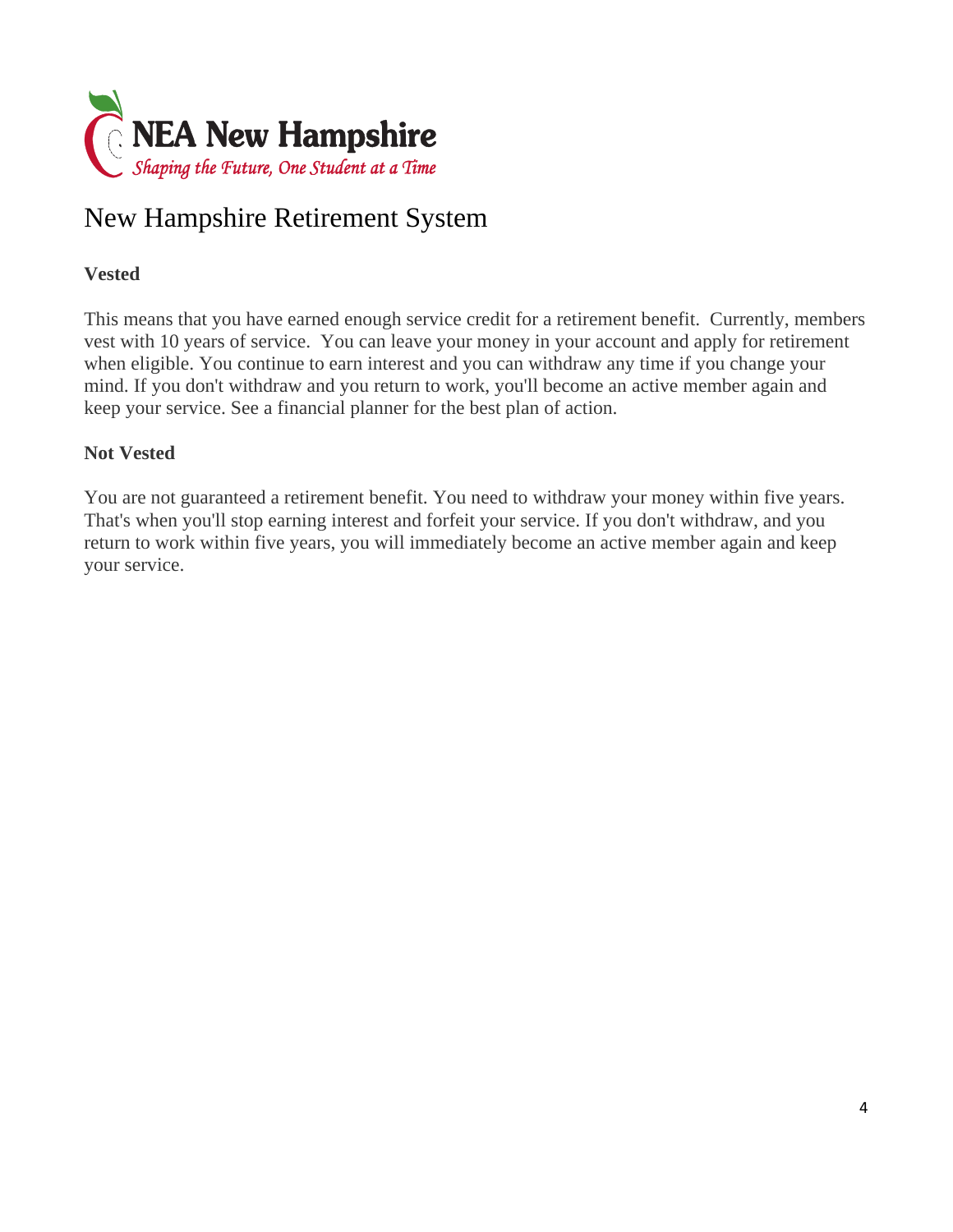

# Unemployment Compensation

If you need income to assist you with living expenses, apply for unemployment compensation. Your district's human resource person can assist you with the steps you need to take, or you can access information online at the State of New Hampshire Department of Employment Security Web site (www.nh.gov/nhes/index.htm).

On the first business day after your day of employment you may apply for unemployment insurance benefits. Please be aware that you must be actively seeking and available for employment during the summer months to qualify for unemployment benefits for that period.

If you've become unemployed through a non-renewal or have been laid off and you meet the requirements for wages earned for time worked during a certain period, you'll likely qualify for unemployment benefits.

You should file for unemployment compensation quickly because it takes your benefits a couple of weeks to start up. In New Hampshire this is a two step process.

- 1. You must file an initial claim which serves as a notice to the Department and your employer that you may claim benefits.
- 2. This involves the actual request for payment of benefits that is made each week. You must file your first continued claim between the first Sunday through Saturday period following the week you open your claim, and every week thereafter that you wish to file for benefits.

The application process is painless as long as you have all your documentation collected beforehand. You can apply for unemployment on the internet. We recommend having your federal taxes withheld; otherwise you may find yourself in a financial crunch at tax time.

Visit the State of New Hampshire Department of Employment Security Web site at www.nh.gov/nhes/index.htm to get details on eligibility requirements and a useful list of unemployment facts.

#### **What should I do if I become unemployed?**

Each time you become unemployed or have your hours of work significantly reduced, file a new claim or reopen an existing claim online at: https://nhuis.nh.gov/claimant/ or visit the nearest NH Employment Security office to file your claim on a computer in their Resource Center. If you do not have access to the Internet or need language assistance, you may call 1-800-266-2252 to speak to a Customer Service Representative .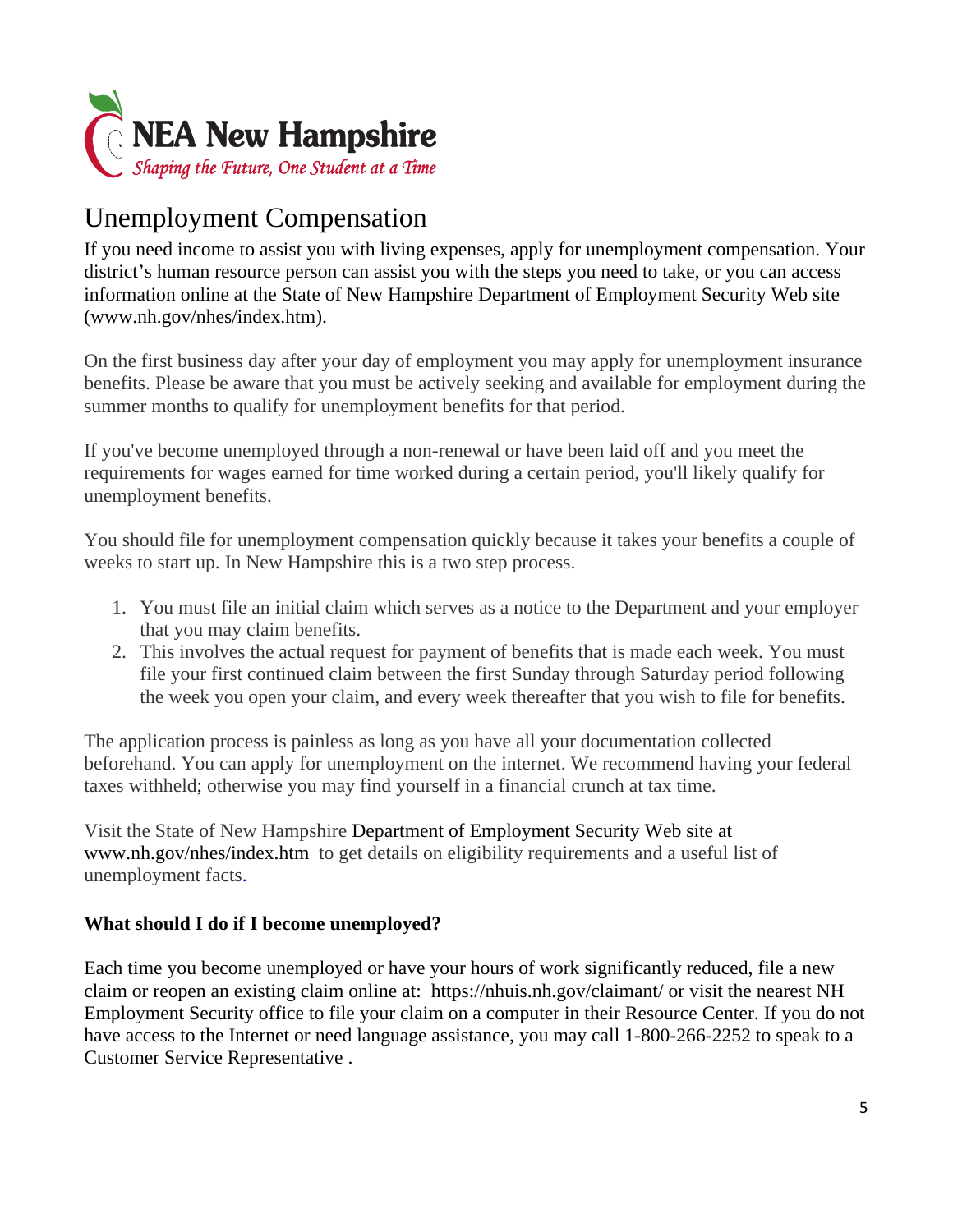#### **Have this information ready before you file.**

Your Social Security Number

- Address (mailing and home address)
- Telephone Number
- Amount of separation, holiday, sick, or retirement pay you received or will receive

In addition, for each employer you worked for in the past 18 months, have the following information available when you file:

- Complete name and address of each employer (including zip code)
- Payroll address if different
- Employer's telephone number (including area code)
- Beginning and ending dates of employment (day, month and year)
- Reason for separation

#### $\bullet$ **How and when do I file a claim?**

Filing a claim is a TWO-STEP process. You must complete BOTH steps to be potentially eligible for payment.

#### **STEP 1: Initial Claim:**

This is the first claim you file after becoming unemployed, your first claim in a Benefit Year. It is not a request for compensation, but it serves as a notice to the Department and your employer that you may claim benefits.

#### **STEP 2: Continued Claim:**

**To file for weekly benefits, go to** https://nhuis.nh.gov/claimant/, **or call 1-800-266-2252 (or 665-1500 in the Manchester area).**

This is the actual request for payment of benefits that is made each week. You must file your first continued claim between the first Sunday through Saturday period following the week you open your claim, and every week thereafter that you wish to file for benefits. You may file your Continued Claim any time of the day or night.

All Continued Claims will be for a one-week period only, and must be filed no later than the Saturday following the week being claimed.

#### **When will I get my check?**

After your initial claim is completed, it is immediately transmitted to the Benefit Adjudication Unit for processing. Your monetary eligibility is determined and a Determination of Unemployment Compensation mailed that provides the details of your potential WBA (weekly benefit amount). This document is not a guarantee of payment.

If there are questions on non-monetary eligibility conditions, you may be contacted for additional information. Depending on the number of questions about your claim, if any, you can expect to be contacted and/or receive a Determination of Eligibility within 30 days.

If you are unemployed for any reason other than lack of work, more time may be needed to process your claim. If you are found eligible, checks will be issued for any timely weeks filed at the same time the final non-monetary eligibility determinations are made. Remember to file for weekly benefits (also known as continued claims) according to the instructions provided. You will only receive payment for continued claims that are filed timely.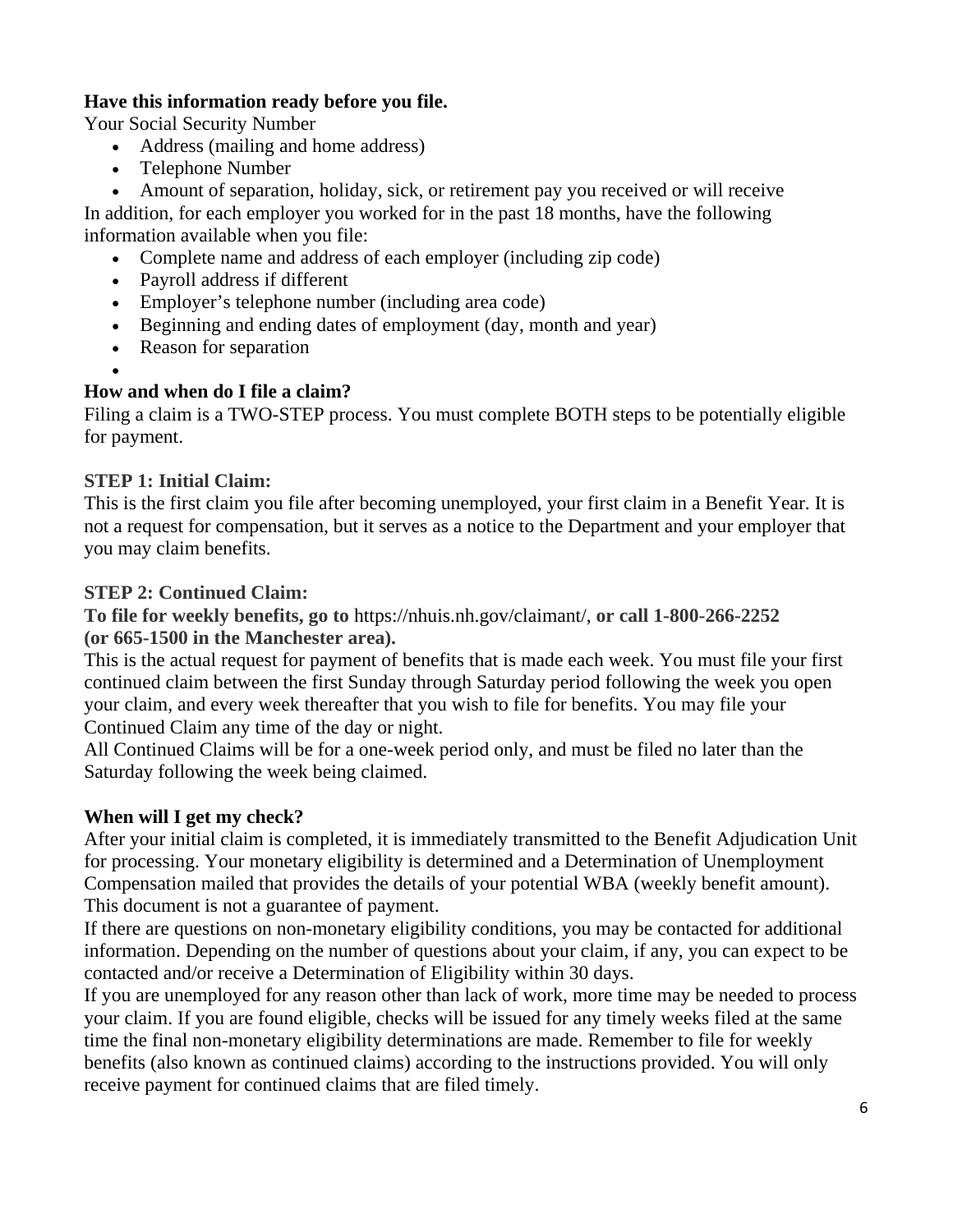#### **First Payable Week is Waiting Week**

- The first week determined to be payable for any initial unemployment claim with a Benefit Year Beginning of January 3, 2010 or later will not be paid and will be served as a "waiting week" per new Legislation.
- You must still file timely for the week and all weeks for which you wish to receive benefits after opening your initial claim.
- The department will determine which week will be served as the waiting week. This waiting week will not reduce your total available benefits.
- The Maximum Benefit Amount for a new claim remains 26 times your established Weekly Benefit Amount.

#### **Benefit Amount**

In New Hampshire, your Weekly Benefit Amount (WBA) is based on wages you earned in covered employment during the first four of the last five completed calendar quarters preceding the week in which you initiate your claim. The twelve month period of time used to calculate your Weekly Benefit Amount is known as a "Base Period".

To establish a benefit rate, you must have minimum earnings in the Base Period of at least \$2,800 and you must have at least two calendar quarters with earnings of \$1.

#### **What is my Maximum Weekly Benefit Amount? (WBA)**

That is the most you may receive for each week of total unemployment. It is based on your total base period earnings.

#### **What is my Potential Maximum Benefit Amount? (MBA)**

That is the potential amount of benefits available to you throughout the Benefit Year. It is usually twenty-six times your maximum weekly benefit amount**.** 

#### **What is meant by "Eligibility"?**

In order to be eligible for unemployment compensation, you must meet the following requirements in each week:

- 1. You must be totally or partially unemployed. You are totally unemployed for any week in which you did not perform any work and for which you have no wages payable to you. Self-Employment is work and must be reported when you file claims. Work for spouses and/or children, whether compensated or not, must also be reported.
- 2. You must register for work to be eligible for benefits, unless you have been specifically exempted. Visit the nearest NH Employment Security **http://www.nh.gov/nhes/index.htm**  office and sign up to use the Job Match System **https://nhworksjobmatch.nhes.nh.gov/**.
- 3. The majority of claimants must be available for full-time work on all shifts and during all the hours when the work he/she is qualified to do is normally performed. The law does allow availability for part-time work in specific circumstances when there is a recent history of part-time employment, and/or restrictions to specific shifts due to child care needs or the care of an ill, infirm or physically or mentally disabled family member.\*
- 4. You must be physically and mentally able to work.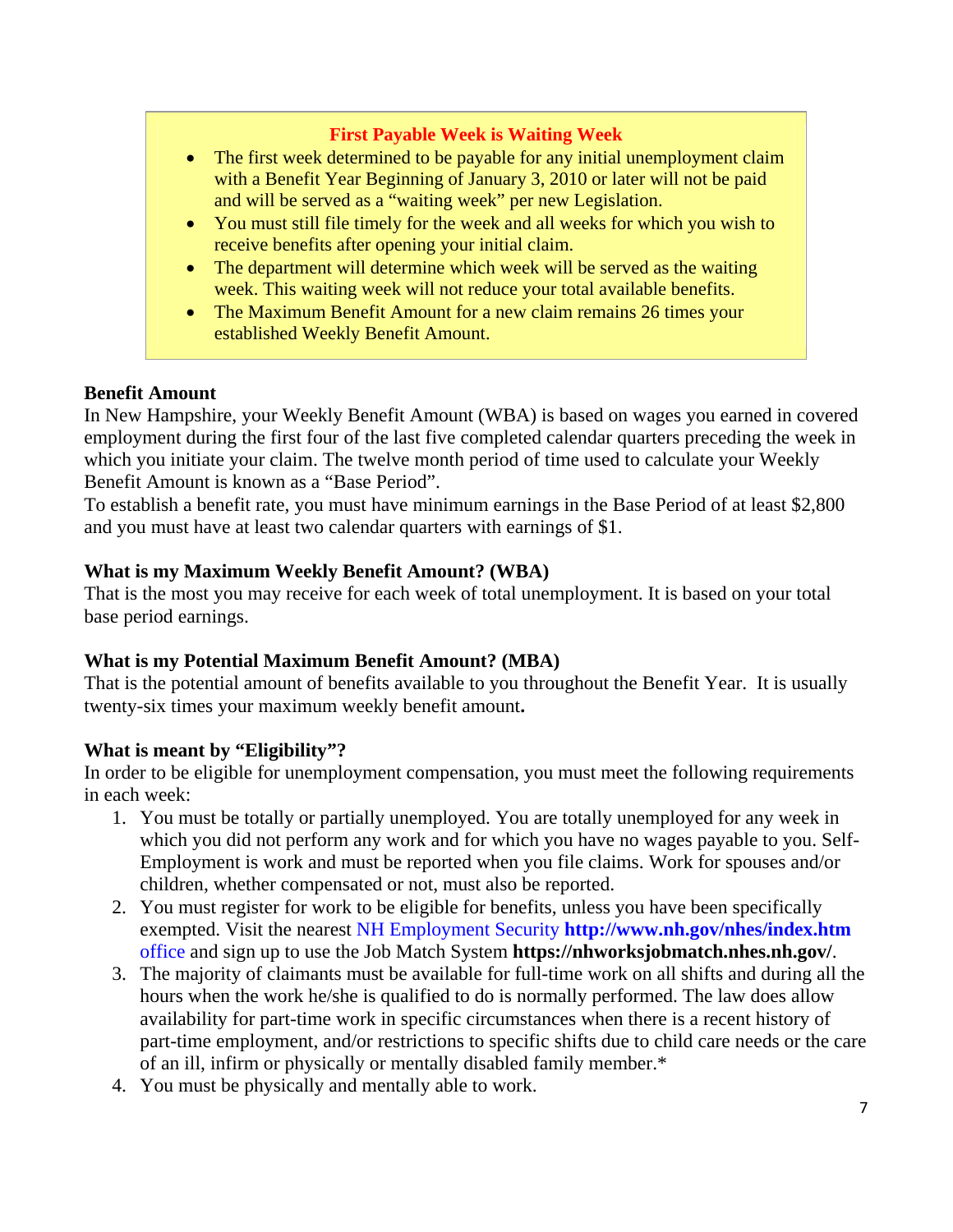- 5. You must actively look for work, keep a list of employers you contact about a job and the activities you perform as part of looking for work, such as websites visited or networking groups you participate in. Each week, you must try to find work on your own by contacting employers who are likely to have work in your usual occupation. If you cannot find work in your regular occupation, you are expected to look for work in other occupations for which you are qualified.
- 6. You must file timely claims for benefits.
- 7. You must participate in re-employment Services if selected by NH Employment Security.
- 8. You must disclose whether or not you are required to make child support payments, or whether you owe an uncollected over-issuance of food stamp coupons.
- 9. You must report any refusal of work or referral to work.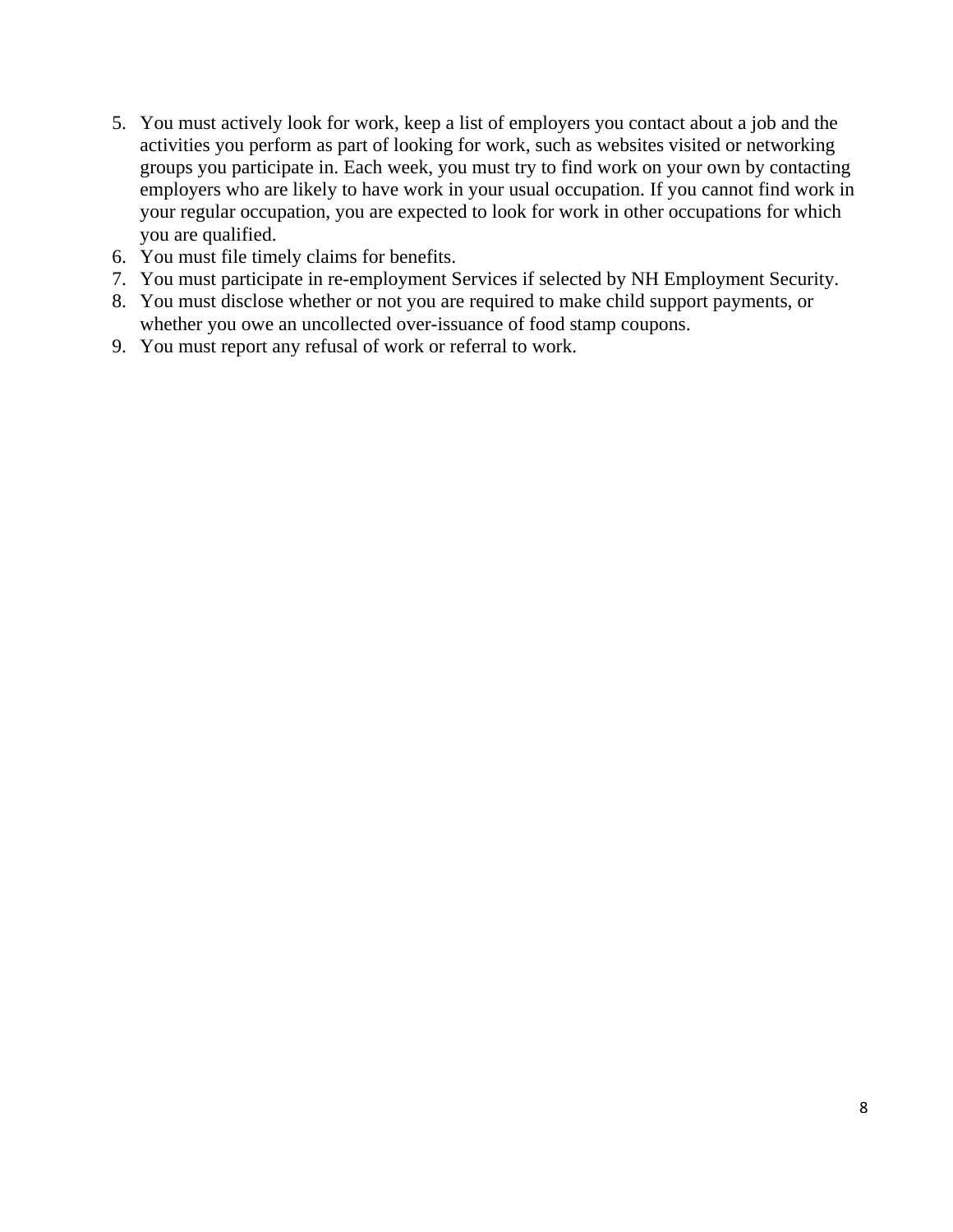

### Disqualifications

#### **The reasons which I would not be paid benefits?**

- 1. You will not be paid benefits for any week for which you do not meet all of the eligibility requirements explained in the section titled, ELIGIBILITY REQUIREMENTS.
	- a. You will not be paid benefits for any week for which you are disqualified if: You left work voluntarily without good cause attributable to your employer. This means that it was your decision to leave your job. This may also include situations where you were a no call/no show for work when expected.
	- b. You stopped self-employment or closed your business.
	- c. You are self-employed. This means operating a business as an officer, director, stockholder, partner or proprietor with the intent to gain profit or other benefit. It excludes temporary self-employment which was entered into without the intent to establish a business.
	- d. You were discharged for misconduct connected with your work. Misconduct is a deliberate or controllable action which adversely affects your employer. It includes but is not limited to breaking company rules, willful failure to perform the duties of your job, or excessive tardiness or absenteeism.
	- e. You fail without good cause to accept suitable work when offered, refuse a referral to suitable work, or you fail without good cause to apply for suitable work or to return to your customary self-employment when directed to do so by this Department. Generally, whether work is suitable is determined by your physical capabilities, training and experience, previous wages and working conditions, distance of the job from your home, and the length of your unemployment.
	- f. You are not available for work outside your home for any reason.
	- g. You are seeking to receive or have received payments in the form of unemployment compensation under an unemployment compensation law of another state or of the federal government.
	- h. You are unemployed due to disciplinary layoff or suspension, provided the disciplinary layoff or suspension is for a reasonable term and is based upon good cause as determined by this Department.
	- i. You are unemployed due to a stoppage of work which exists because of a labor dispute (strike), unless the stoppage is the result of a lockout or you are not participating in, financing, or directly interested in the dispute.
	- j. You were discharged for intoxication or the use of a controlled drug, of such degree and rate of occurrence as to seriously hamper or interfere with your work or the work or safety of others.
	- k. You were discharged for arson, sabotage, felony, assault which causes bodily injury, criminal threatening, or dishonesty connected with your work.
	- l. You failed to file on the date and time or in the manner you were directed to file.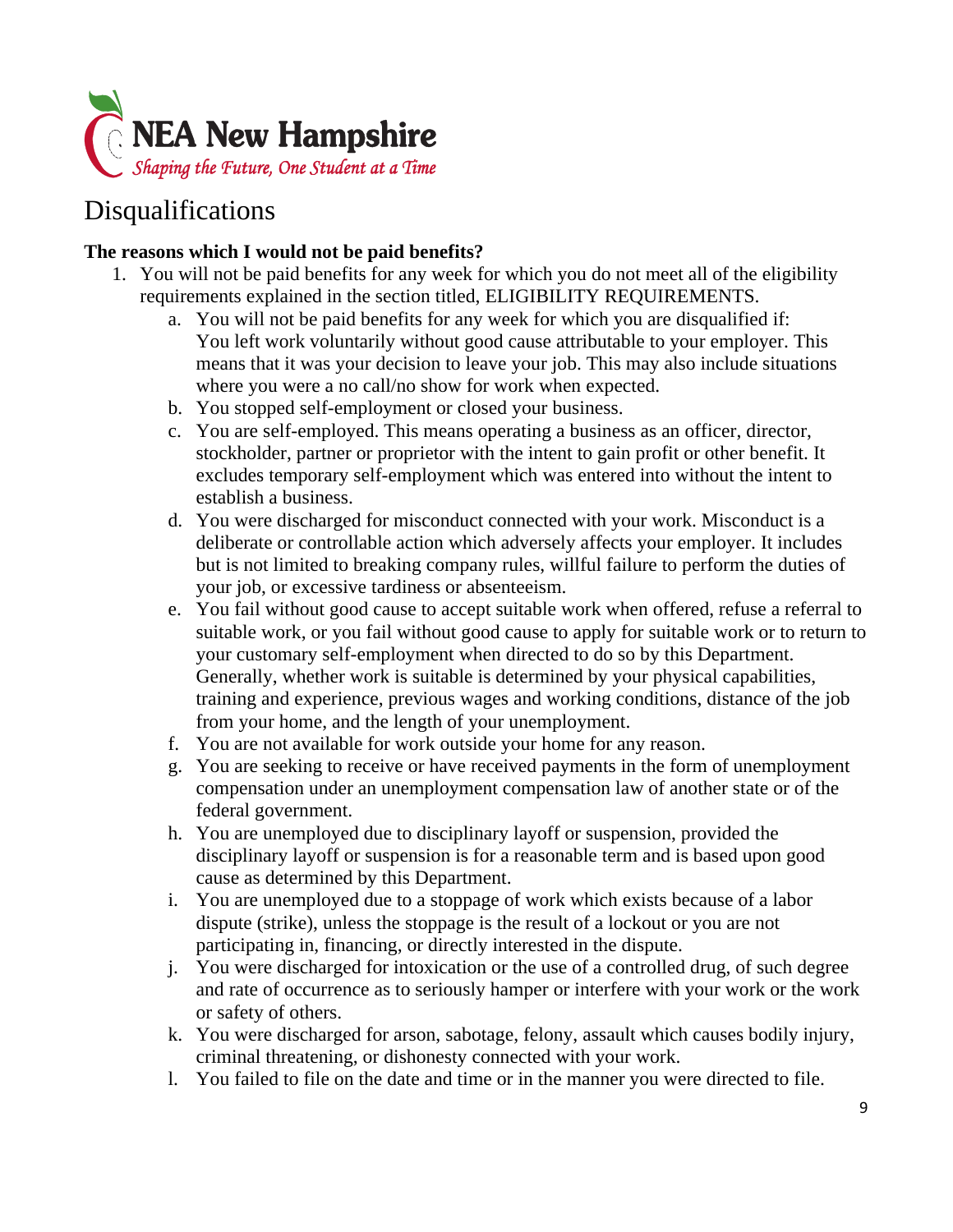#### **Reduction of Benefits**

For example, untimely filing of claims usually results in loss of benefits for week(s) that were not claimed in a timely manner; voluntarily leaving work without good cause attributable to your employer requires you to return to work for five weeks, earn 20 percent more than your Weekly Benefit Amount, and again become unemployed through no fault of your own. The written Determination of Eligibility you receive will tell you either how long the loss of benefits lasts and/or what you must do to again become eligible.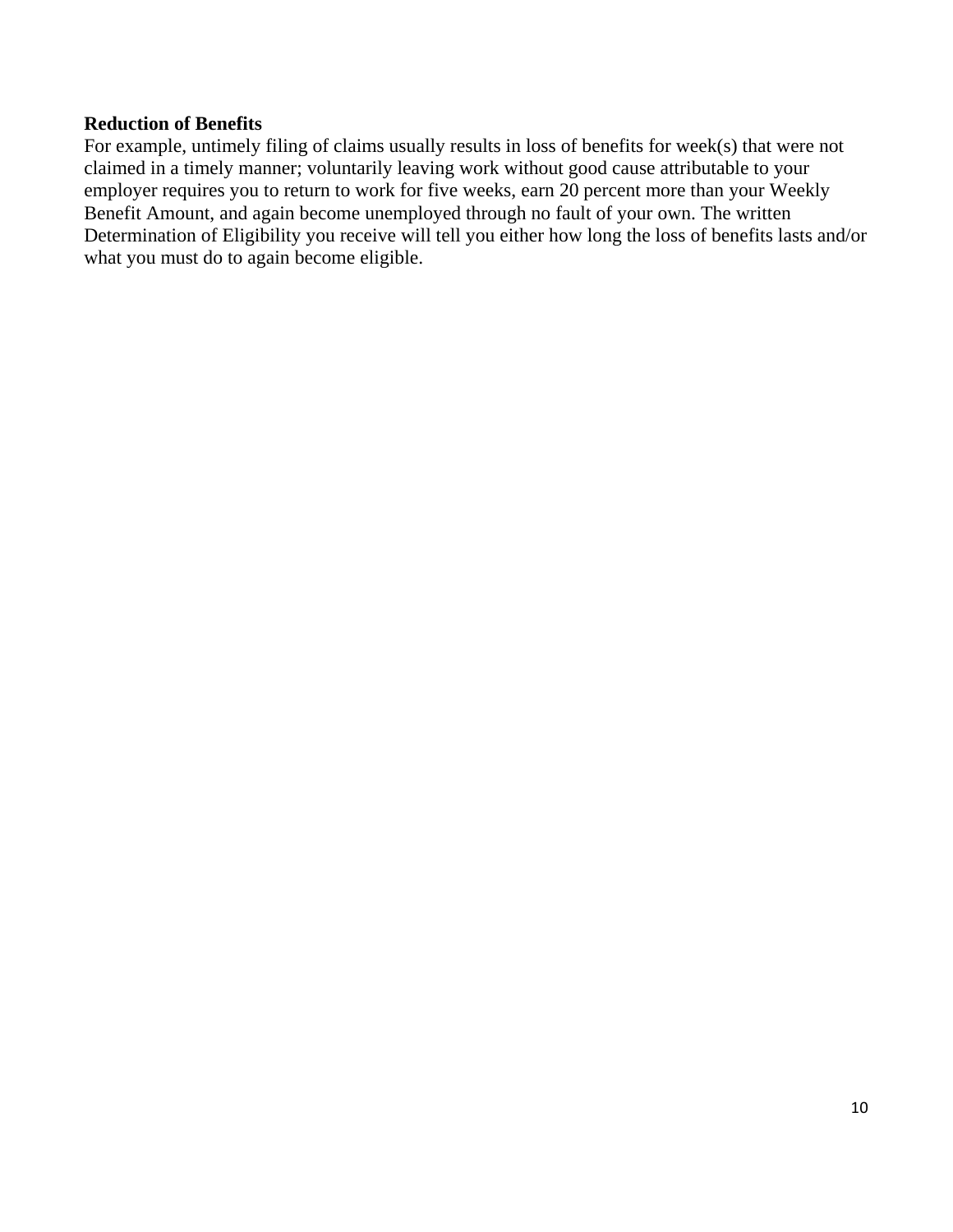

## Employment

The Job Search

- You have been laid off. Now what? After the shock and disappointment, keep in mind that you do have options, and there are jobs available out there. Here are some tips and guidelines to keep in mind as you search for new employment.
- The job search: This is your job now. Use all the resources available to you from Web sites to friends and colleagues — to find job leads. Stay focused and don't get discouraged.
- Use any and all resources to find leads and follow through on them. Many medium-sized and larger school districts have employment pages on their Web sites. Here are some other job search sites:
	-
	-
	-
	-
	- Monster.com Careerbuilder.com
	- Jobsinnh.com Edjobsnh.com
	- Indeed.com Craigslist.com
	- Nhworks.org Seacoastcareers.com
- **Do your research:** Learn all you can about schools or organizations you are targeting for a job. A wealth of information can be learned on their Web sites or by talking to people who work there. You want to be well informed when you apply. Knowing the specifics about a school makes it easier to point out in your cover letter how your skills fit the opening.
- **Structure your time:** Now that you have free time on your hands, make the most of it. Plan specific hours of the day for your job search, phone calls, and sending resumes. Visit your local library weekly and read regional newspapers and periodicals to get ideas for job leads. Keep a spreadsheet to track your applications, noting the date sent, to whom, position applied for, and follow-ups.
- **Network:** Many jobs are not ever advertised but are filled by applicants who find out about the opening by word of mouth. Get the word out to friends, colleagues and professional contacts that you are seeking employment. Include brief information about your background and targeted fields. Meet with friends and colleagues on a weekly basis to share ideas and leads. It will also help keep your morale up to be out talking with other people.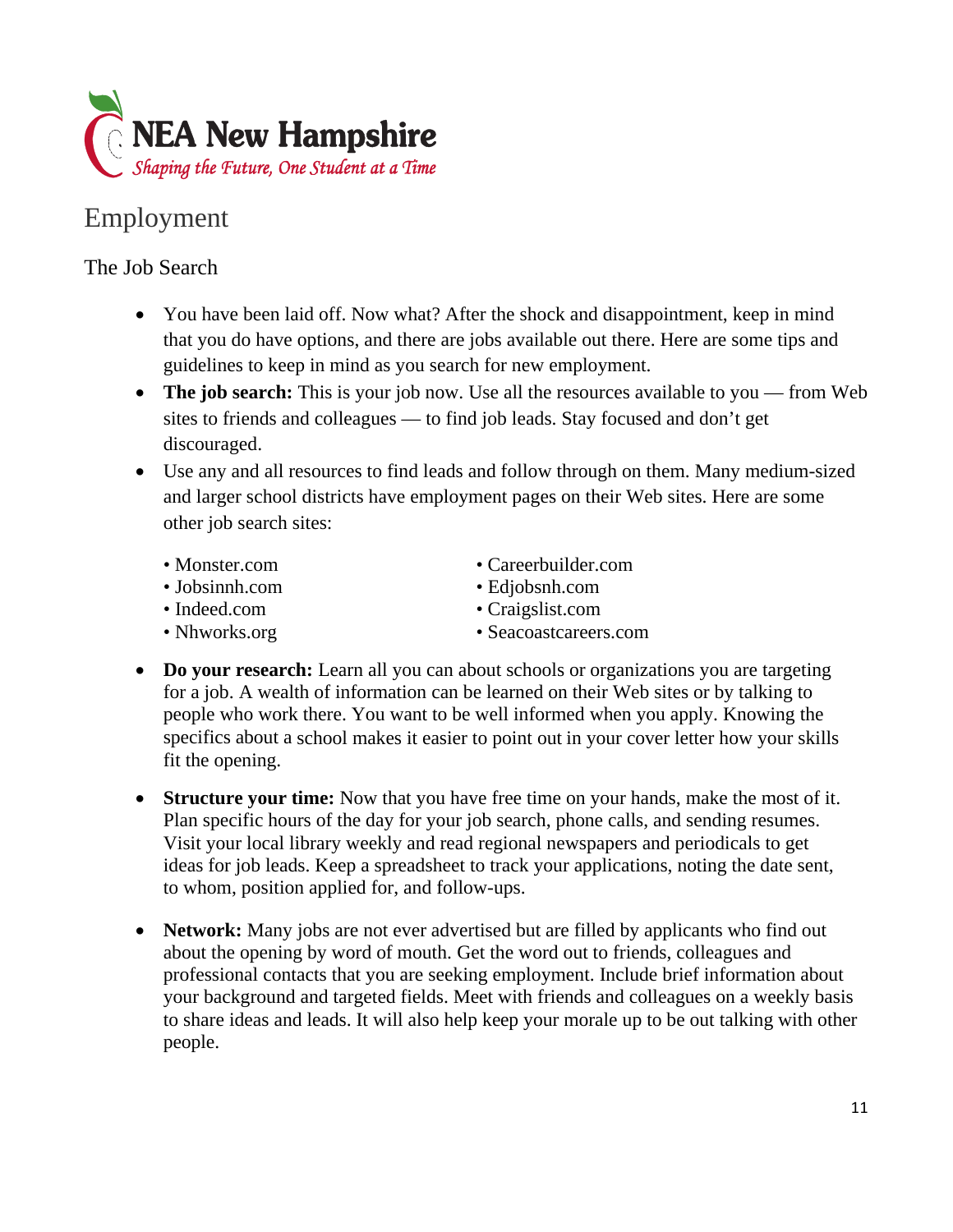#### Resume

Be sure your resume and cover letter are free of errors and up-to-date. Share them with friends and professional colleagues to review and proof before sending them out to potential employers.

A résumé is a summary of one's educational and professional experience and skills. In preparing a résumé the writer should focus attention on his/her qualifications and achievements, contributions he/she can make to the employer and the organization, and details supporting his/her application.

The following items **should** be included in a résumé:

- personal data (name, address, telephone)
- career objective or professional goal
- professional preparation or education
- teaching and/or related work experiences
- honors, scholarships, and awards
- publications and presentations

The following items **may** be included in a résumé when circumstances warrant:

- additional personal data
- special skills or areas of expertise
- interests and hobbies
- military experiences
- professional memberships
- community service
- date available for employment
- location of credentials

There are three commonly used résumé styles or approaches - historical or chronological, functional, and analytical.

- Historical/Chronological: The chronological résumé presents information in reverse chronological order, listing the most recent experiences first. This format offers the best opportunity to present details of experiences exactly as they occurred, showing the applicant's growth and development.
- Functional: A functional résumé is organized according to the functions of the position sought. The applicant selects only those experiences which relate to the job he/she is seeking. The functional approach may be used to highlight different areas of the employment experience, arranging the most significant functions and responsibilities first.
- Analytical: The analytical résumé provides an analysis of the applicant's particular skills. This format allows the writer to emphasize qualifications for the position, as well as to highlight special skills and abilities by concentrating on the kinds of work done and jobs held in the past.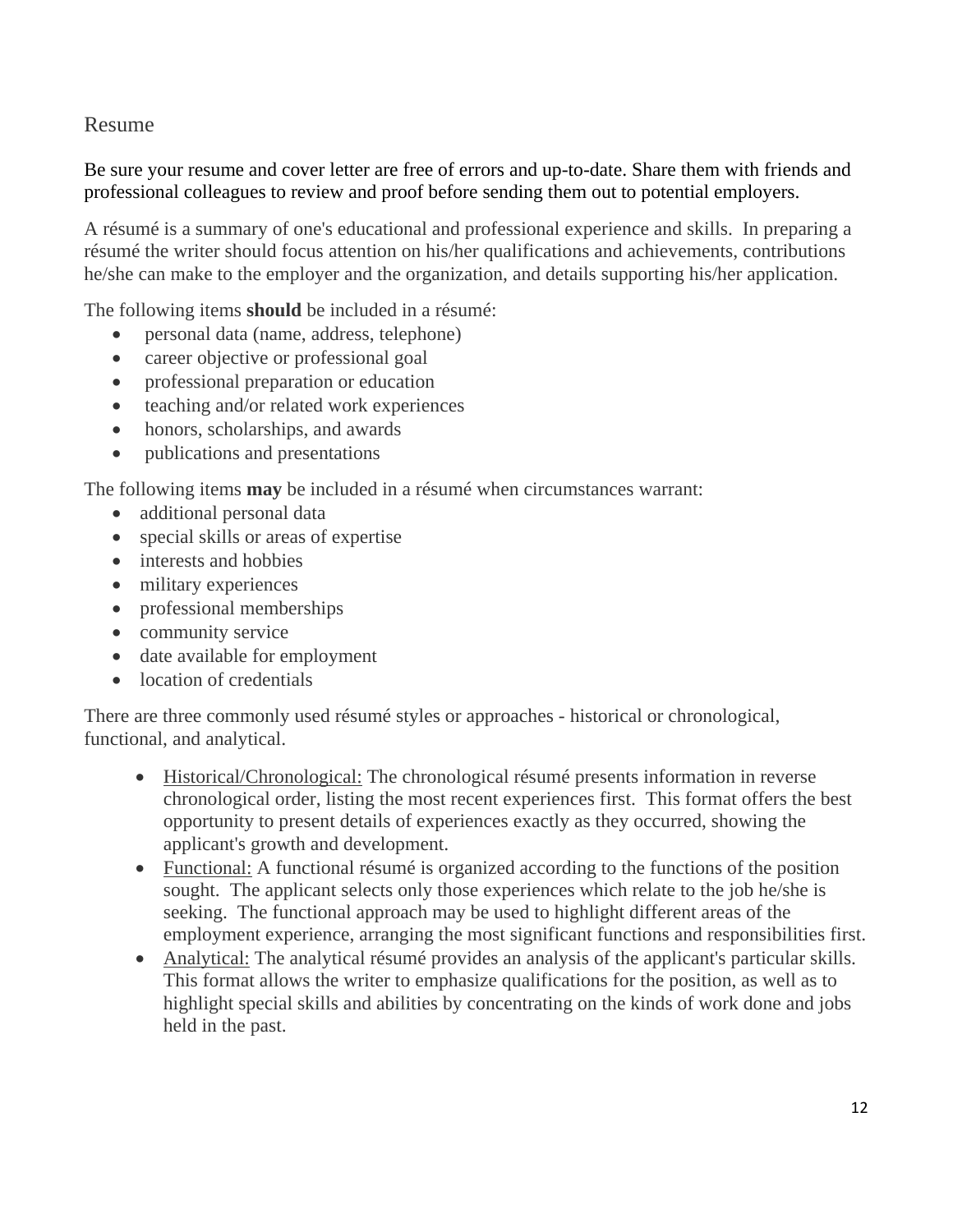- **Informational interview:** If there is a company or school district you are interested in targeting for a job, ask the HR office personnel, principal or superintendent for a short informational interview to learn more about it. Be professional and keep your interview to 30 minutes or less. Ask informed questions such as, "Please tell me about the education philosophy of the middle school," and "What have been the greatest successes for the school in the past year?" The informational interview will help you determine whether you want to apply for jobs there. It will also give the person you are interviewing a better sense of who you are when they see your resume.
- **Volunteer:** Contributing to your community by volunteering at your child's school, a community program, or non-profit will give you a renewed sense of purpose. It will also help you to network for job leads, and it will provide additional material for your resume to demonstrate you used your time productively while you were between jobs.
- **Think outside the box:** If you are a laid-off teacher or school support staff and are unable to find a job in a school setting, consider other like positions. For example, many social service agencies hire people with special education and school experience. Some suggestions are listed below:
	- o Moore Center Services, Manchester, NH, moorecenter.org
	- o Odyssey House NH, Hampton, NH, odysseyhousenh.org
	- o Measured Progress, Dover, NH, measuredprogress.org
	- o Riverbend Community Mental Health, Concord, NH, riverbendcmhc.org
- The place holder: It may not make sense to hold out for the ideal job after many months of not finding one. It is perfectly acceptable to take a job for which you are overqualified, or is outside your expertise, knowing that it is going to be short term until the ideal job comes along.
- **The interview:** Be prepared by researching the position and organization before the interview. If possible, drive to the location once before the day of the interview so you know where to go, or give yourself plenty of time to get there. Arrive a few minutes early. Dress professionally with clean, understated and professional attire. Wear something in which you feel comfortable and professional. If there is an interview panel, acknowledge each person when you are introduced. Bring a copy of your resume in case they do not have one. Do not bring a portfolio or other projects to show, unless it is relevant to the position. Answer each question with a succinct, clear answer. If you are unsure about a question someone is asking, ask for clarification. The interview is not a test; it is an opportunity to have a discussion about your skills and experience, as well as for the potential employer to get to know you. If you are asked to share a little about yourself, be brief with personal details, but do tell the interviewer why you are interested in the position, and briefly how your background is a good fit with it. When the interviewers are finished with questions, ask a few of your own. At the conclusion, shake everyone's hand and thank them. Within 24 hours send a note or e-mail to the person leading the interview expressing your thanks for the opportunity to meet with them. If you left out some key element during the conversation, include that in your note.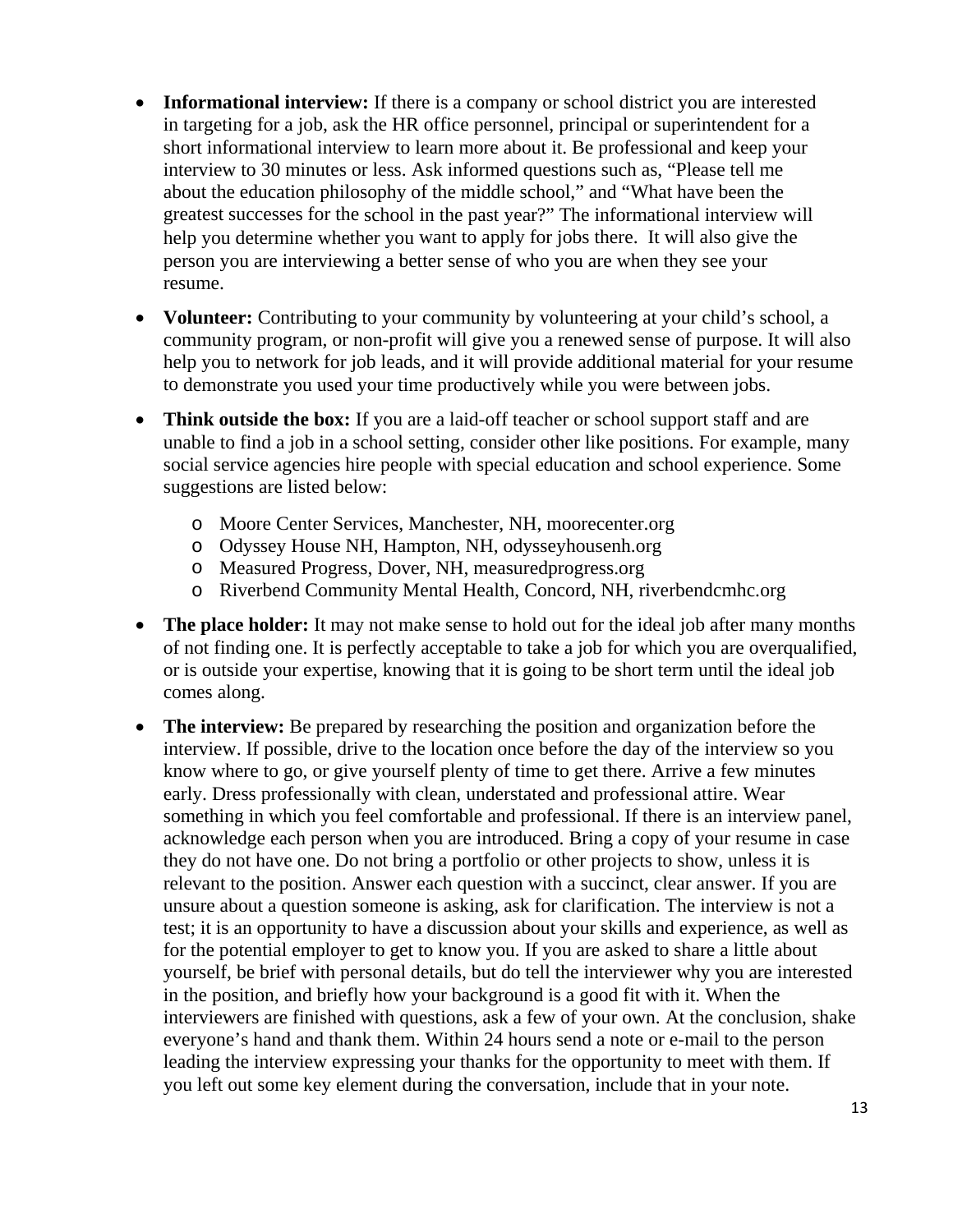#### The Qualifications Brief

A qualifications brief is becoming an accepted alternative to a résumé. As opposed to a résumé which summarizes the applicant's experiences, a qualifications brief focuses on the qualities, accomplishments, and special abilities that qualify the applicant for a specific position. A qualifications brief should:

- Focus on the needs of the employer,
- Focus attention on the applicant's special abilities for a specific position,
- Define the applicant's strength,
- Stress the applicant's accomplishments, and
- Reflect the applicant's character and personality.

The qualifications brief generally is written in a narrative format, much as a summary page. The brief should describe the individual's qualifications with narration that allows one's personality to come through and enhances the document.

Suggestions for Preparing a Résumé or Qualifications Brief

- Communicate your abilities in the clearest fashion possible.
- Be consistent throughout in terms of approach, organization, and appearance.
- Be concise; use no more than two pages.
- Experiment with various arrangements of headlines, captions, and text in order to find the best overall appearance effect. Leave sufficient margins and white space so that pages do not appear crowded.
- Use capital letters and underlining sparingly.
- Use indentation or bullets as a means of identifying separate items.
- Eliminate unimportant details and stress relevant experiences and accomplishments.
- Incomplete sentences or splinters of sentences may be used as long as the meaning is clear and the style is consistent throughout.
- Omit the use of abbreviations, slang, or professional jargon that may be misinterpreted.
- Omit personal pronouns unless the text does not make sense without one.
- Get someone else's reaction to your résumé before printing a final copy.
- Check for spelling, punctuation, grammar, and typing errors.
- The résumé must be error free.
- The quality and color of paper and ink are important.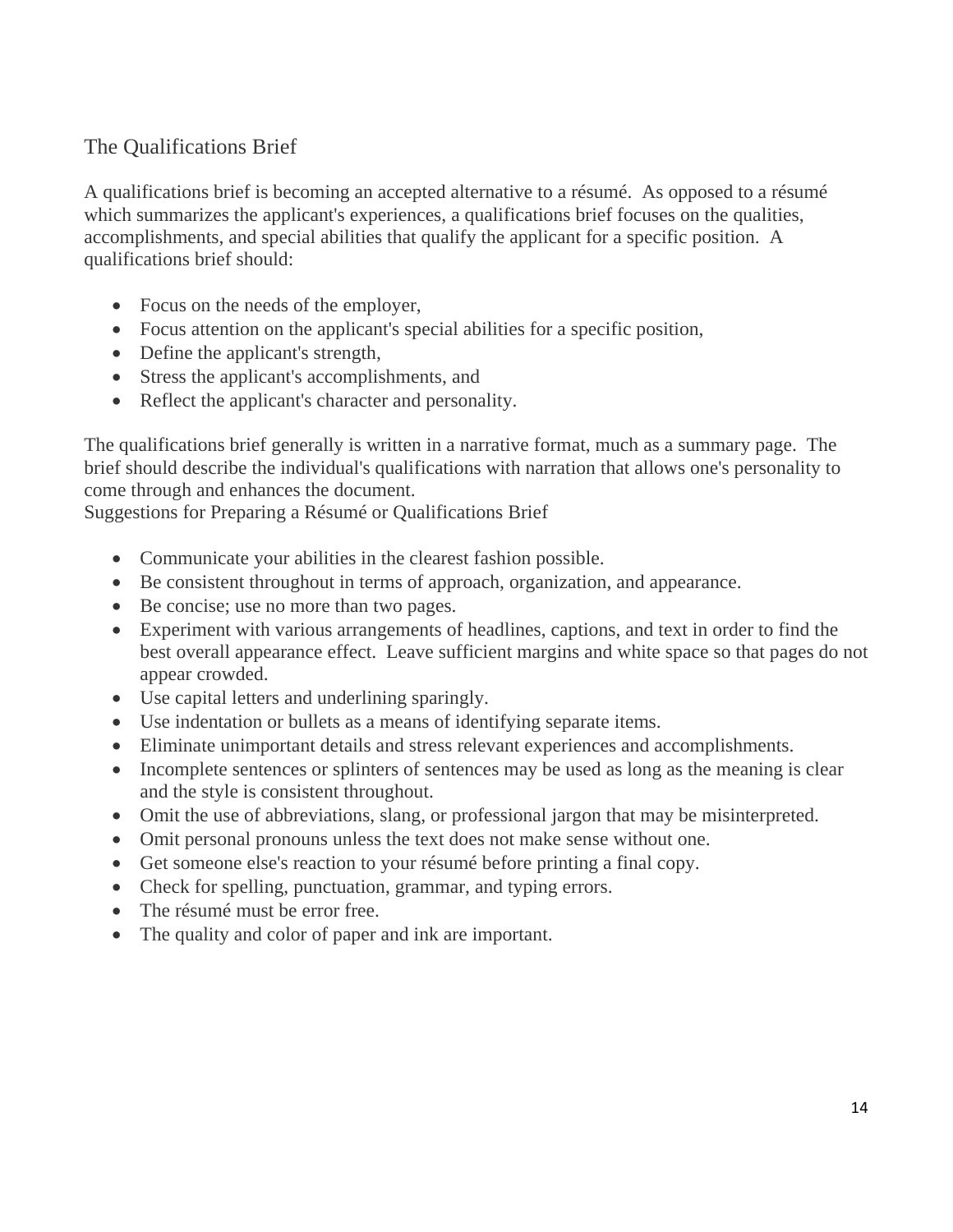

### In the Meantime . . .

#### Licensure: Keeping Your License Current

Even when you are unemployed, renewing your teaching license is part of your professional responsibility. How you achieved your initial certification/licensure and what kind of licensure you want in the future may determine the qualifications you must meet to keep your license current. The requirements for renewal are printed at the bottom of your current certificate/license. Contact the New Hampshire State Department of Education for further assistance.

#### Managing your Budget

Prioritize your monthly expenditures starting with the things you must have: food, housing, electricity, health and car insurance, etc. Don't forget future expenses when creating your budget such as income or property tax, and any outstanding debts. In these uncertain times it is better to do without now than be struggling later. If you have retained your association membership, check for coupons and savings from your NEA-NH membership card.

#### Credit

- It is better to make the minimum payments on your credit cards than get behind. That way your credit rating won't suffer. Use credit cards only in emergencies, such as unexpected medical or dental expenses.
- Re-evaluate your car insurance and talk to your agent about ways to save. Talk to your family about what is happening, but be reassuring: "Things will be okay, but we'll have to be careful about what we spend until I get a new job. Help me think of ways we can save."
- The National Education Association (NEA) Member Benefits www.debtadvice.org/nea, 1-866-479-6322 and the National Foundation for Credit Counseling (NFCC) http://www.nfcc.org/ have teamed up to provide financial literacy and debt management education to NEA members and their families.